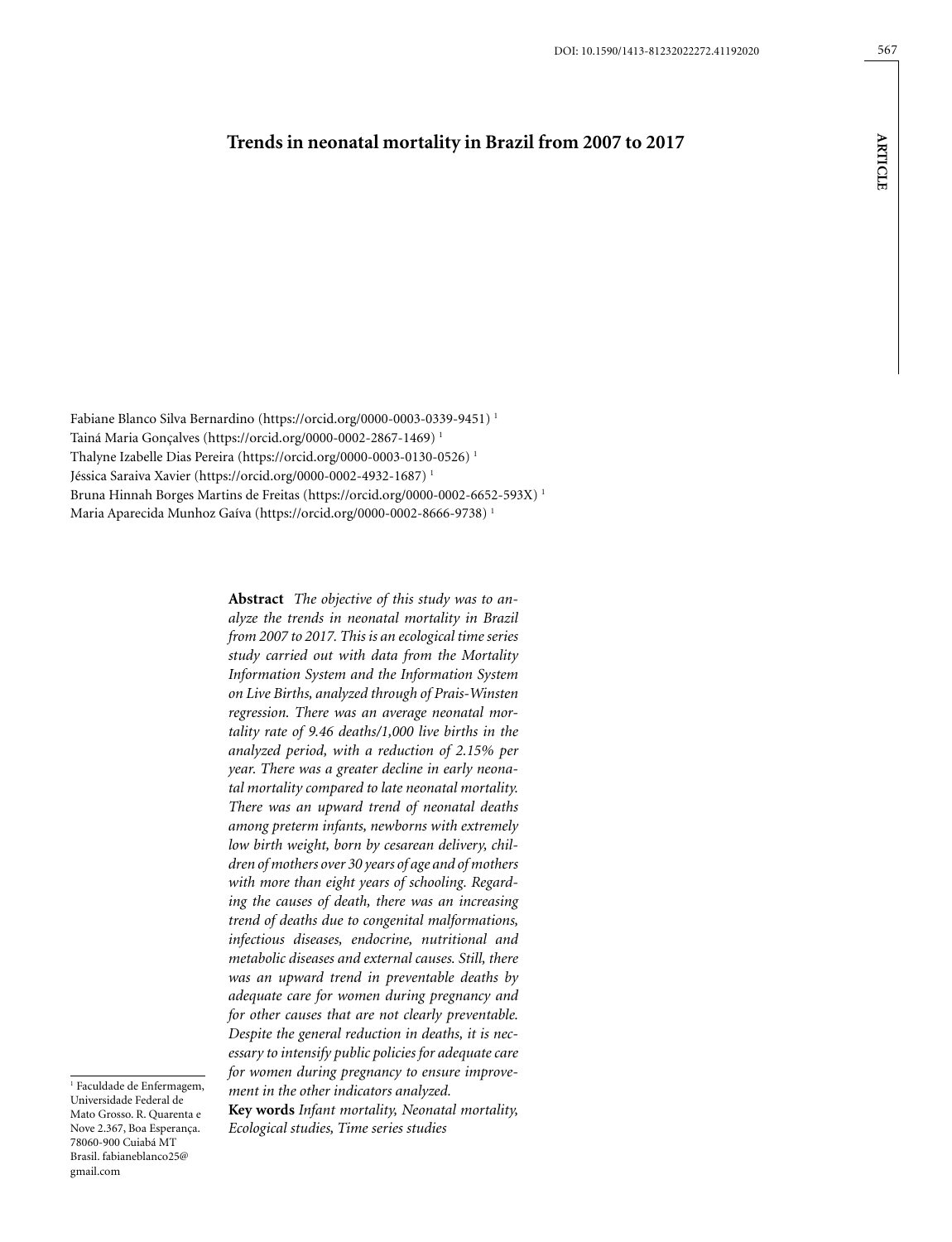## **introduction**

The infant mortality rate is a sensitive indicator to assess the quality of life, socioeconomic development, and access to health services of the population<sup>1</sup>. Over the years, on a global scale, infant deaths have decreased considerably, mainly as a result of the decrease in the post-neonatal component. Neonatal deaths, in turn, have had little significant reduction and represent a challenge for developing countries such as Brazil².

Regarding neonatal mortality, specifically from 1990 to 2019, developed countries such as Canada, the United States, the United Kingdom and Japan had rates of 3.4 deaths per 1,000 live births (lb), 3.6/1,000 lb, 2.6/1,000 lb and 0.9/1,000 lb, respectively. Meanwhile, in developing countries such as Brazil, Bolivia, Guatemala and Panama, the neonatal mortality rate (NMR) in the same year corresponded to 8.5/1,000 lb, 14.9/1,000 lb, 12.7/1,000 lb and 8.8 deaths/1,000 lb, respectively. In turn, Pakistan, a country in Asia, had a NMR of 43.0 deaths/1,000 lb and the Central African Republic, a country in Africa, had 41.8 deaths/1,000 lb<sup>3</sup>.

Brazil registered a remarkable reduction in the neonatal mortality rate from 25.33/1,000 lb in 1990 to 8.5 deaths/1,000 lb in 2019<sup>3</sup>. However, if we compare neonatal deaths between Brazilian regions, there is a disparity between them, with the North and Northeast regions having high rates of neonatal mortality in relation to the South and Southeast regions<sup>4</sup>.

Further, there are major differences between early and late NMRs. Researches show that deaths occurring in the early neonatal period (zero to six days of life) have higher records and a slight increase in some Brazilian states<sup>5,6</sup>.

As for the causes of neonatal deaths, infection, premature delivery and birth asphyxia are the main causes of neonatal mortality in the world<sup>7</sup>. The *Nascer no Brasil* national survey conducted between 2011 and 2012 identified that neonatal deaths were mostly associated with prematurity, low birth weight, maternal risk factors, congenital malformations and perinatal asphyxia, which are strongly associated with the low quality of care provided during prenatal care and childbirth<sup>8</sup>. It can be said that neonatal mortality is determined by several factors, however many of its causes are considered preventable, and these are important instruments for monitoring and evaluating health services<sup>1</sup>.

From this perspective, from 2000 onwards, political programs and strategies were instituted to improve the indicators of infant and neonatal mortality in the country, such as the Humanization Program in Prenatal and Birth (PHPN), the Baby-Friendly Hospital Initiative (IHAC), the National Pact for the Reduction of Maternal and Neonatal Mortality and, more recently, programs such as Stork net and QualiNeo, with a view to reducing maternal and neonatal mortality based on the qualification and humanization of care provided9 . Specifically between 2004 and 2007, the Ministry of Health (MH) proposed the principles and guidelines of the National Policy for Comprehensive Care for Women's Health, with an emphasis on improving obstetric and neonatal care<sup>10</sup>. However, despite the implementation of the aforementioned policies, there is still little progress in reducing the neonatal mortality rate among Brazilian regions.

In this context, this study is justified by the need to analyze the trend of neonatal mortality in Brazil from 2007, considering that the results can give visibility to the problem in question and offer subsidies to health managers in decision-making for the implementation of actions and planning the application of resources in this area or even verifying whether these programs and policies contributed to the reduction of neonatal mortality. It is understood that time series studies make it possible to identify atypical patterns in the evolution of morbidity and mortality levels and in the structure of its causes, in addition to being useful for evaluating the impact produced by the implemented interventions<sup>11</sup>.

Thus, this study aimed to analyze the trend of neonatal mortality in Brazil from 2007 to 2017.

### **Method**

This is an ecological study with time series analysis, defined as a sequence of quantitative data relating to specific moments, and studied according to their distribution over time, serving to indicate the risks to which people are subject, to monitor the health of the population, predict the occurrence of events, provide support for causal explanations, assist in health planning and assess its impact $12$ .

The analyzed data correspond to neonatal deaths that occurred in Brazil in the years 2007 to 2017, registered in the Mortality Information System (MIS) and in the Information System on Live Births (SINASC), made available by the MH on the online platform of the Department of Informatics of the Unified Health System (DATASUS).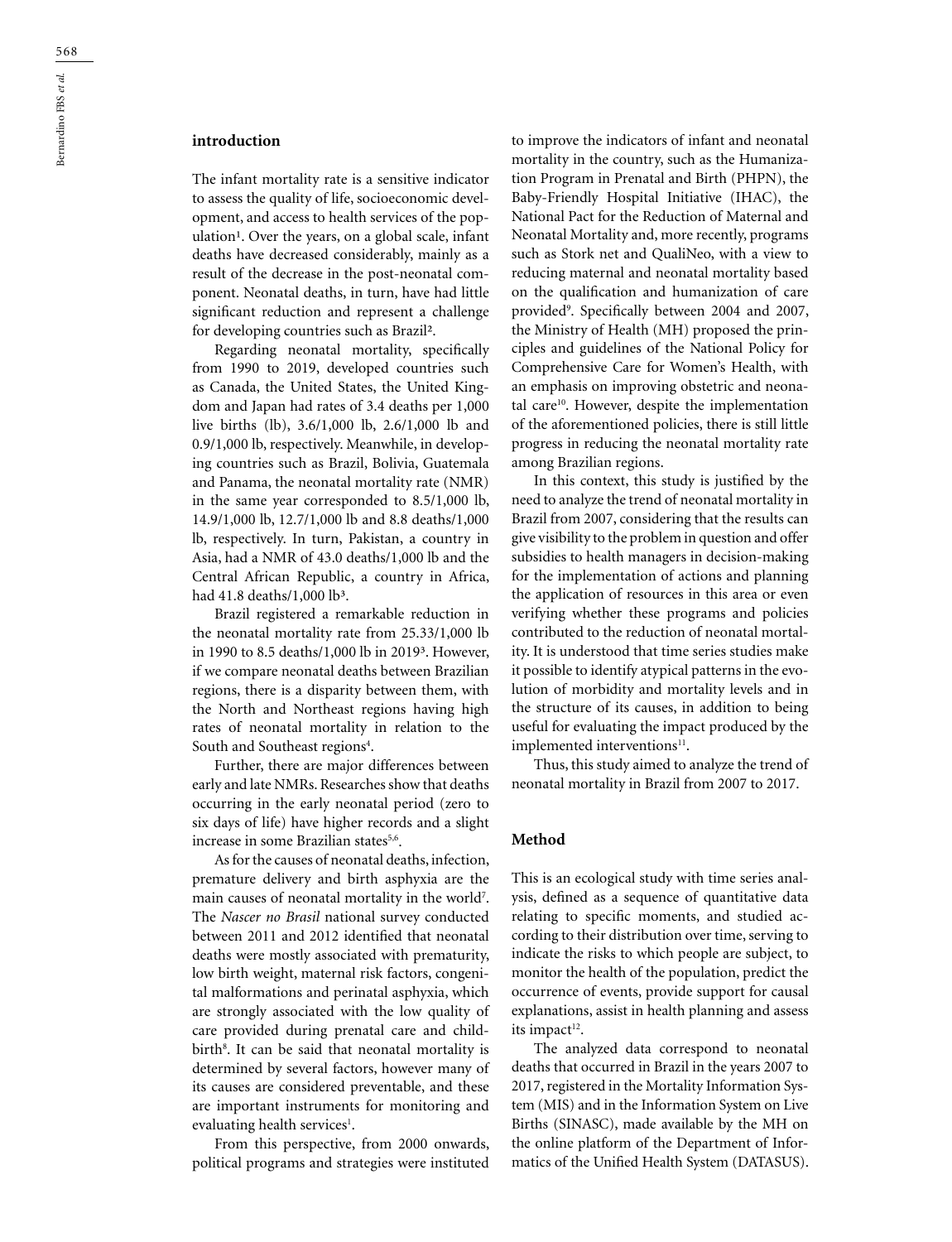569

Neonatal mortality rates were analyzed according to period (early  $-0$  to 6 days; late  $-7$ to 27 days), sex (male, female), race/skin color (white, black, yellow, brown, and indigenous), state and region of residence, birth weight in grams  $\left[$  < 1,000 (extremely low weight), < 1,500 (very low weight), < 2,500 (low weight),  $\geq 2,500$ and <4,000 (adequate weight), and more than 4,000 (macrosomy)], gestational age (in weeks  $-$  preterm:  $<$  37; term: 37-41; post-term:  $>$  42), maternal age (in years:  $\langle 20, 20, 29, 230 \rangle$ , type of delivery (vaginal and cesarean delivery), maternal education in full years of schooling (no education,  $> 8$  years), causes of death, according to the ICD-10 chapter, and deaths from preventable causes.

For the analysis of the preventability of deaths, the Brazilian list of preventable causes of deaths by SUS interventions in children fewer than five years of age was used, which had its first version published in 2007, proposed by authors from different areas in order to monitor the impact of health actions on the risk of death for the population. Such analysis is of paramount importance for evaluating the effectiveness of health care services<sup>13</sup>. To analyze the causes of deaths, the International Statistical Classification of Diseases and Related Health Problems -  $10^{\text{th}}$ edition (ICD-10) was used.

To calculate the gross neonatal mortality rate, the number of deaths of residents from 0 to 27 completed days (MIS) was considered the numerator, and the total number of live births of resident mothers (SINASC), the denominator, multiplied by 1,000. In the calculation of early neonatal mortality, deaths of residents from 0 to 6 days and late deaths from 7 to 27 complete days were considered as numerator. Neonatal mortality rates were calculated by period and according to sex, race, region and states, and proportional mortality for the other variables $14$ .

To measure the rate of variation of the line that adjusts the points of the time series, the base 10 logarithmic transformation of the coefficients (Y) was performed, as it helps to reduce the heterogeneity of the variance of the residuals of the linear regression analysis. Furthermore, this transformation contributes to the determination of the trend. The Prais-Winsten procedure was used for generalized linear regression analysis, as it allows the estimation of regression coefficients with correction of first-order temporal autocorrelation. Through linear regression, it was possible to estimate the value of coefficient b1 applying the confidence interval of this coefficient,

also, to calculate the trend or percentage change and the confidence interval of the measure, respectively.

The quantitative estimation of the trend was calculated by the following expression:  $APC = [-1]$ +  $10^{b1}$  \* 100%, and by <sub>95%</sub>CI = [-1 + 10<sup>b1min.</sup>] \* 00%;  $[-1 + 10^{b1max}] * 100\%$ . APC refers to the term Annual Percentage Change and CI to the Confidence Interval. When the rate was positive, the time series was considered to present an upward trend; when negative, a downward trend; and when there was no significant difference from zero, a stationary trend. The analysis was performed using the STATA 11.1 software.

This study was approved by the Ethics Committee of University Hospital Júlio Muller, under Opinion number 2,788.928 (CEP/HUJM).

### **Results**

In Brazil, a total of 303,260 neonatal deaths were recorded in the period from 2007 to 2017, with a mean neonatal mortality rate of 9.46 deaths/1,000 lb. In turn, the mean early NMR was 7.20 deaths/1,000 lb, and the late NMR was 2.26 deaths/1,000 lb.

A downward trend was observed in neonatal mortality in the period (APC: 2.13;  $_{95\%}$ CI: -2.56; -1.69), and also in early (APC: -2.09; <sub>95%</sub>CI: -2.64; -1.54) and late (APC: 1.76;  $_{95\%}$ CI: -2.27; -1.06) neonatal mortality. Regarding sex, an average rate of 8.42 deaths/1,000 lb and 10.33 deaths/1,000 lb were seen among females and males in the analyzed period, with a downward trend in both sexes, with a APC of -1.69 (<sub>95%</sub>CI: -2.30; -1.09) and  $-2.26$  ( $_{95\%}$ CI:  $-2.53$ ;  $-1.99$ ), respectively.

With regard to the race/color of the newborns, it was noted that the highest NMR was found in the indigenous race (13.97 deaths/1,000 lb), followed by the white (9.42 deaths/1,000 lb), brown (8.41 deaths/1,000 lb), black (7.24 deaths/1,000 lb), and yellow (5.34 deaths/1,000 lb) races. There was a downward trend in neonatal deaths in the black (APC: 15.23;  $_{95\%}$ CI: -23.13; -6.51), yellow (APC: 7.70; <sub>95%</sub>CI: -12.83; -2.26), and brown (APC: 1.98;  $_{95\%}$ CI: -3.43; -0.50) races. However, the trend proved to be stationary among white and indigenous neonates.

It can be seen in Table 1 that the Northern Region had the highest mean NMR in the country, with 11.02 deaths/1,000 lb. The lowest rates were seen in the South (7.81 deaths/1,000 lb) and Southeast (8.50 deaths/1,000 lb) regions. Among the states, the three highest rates were identified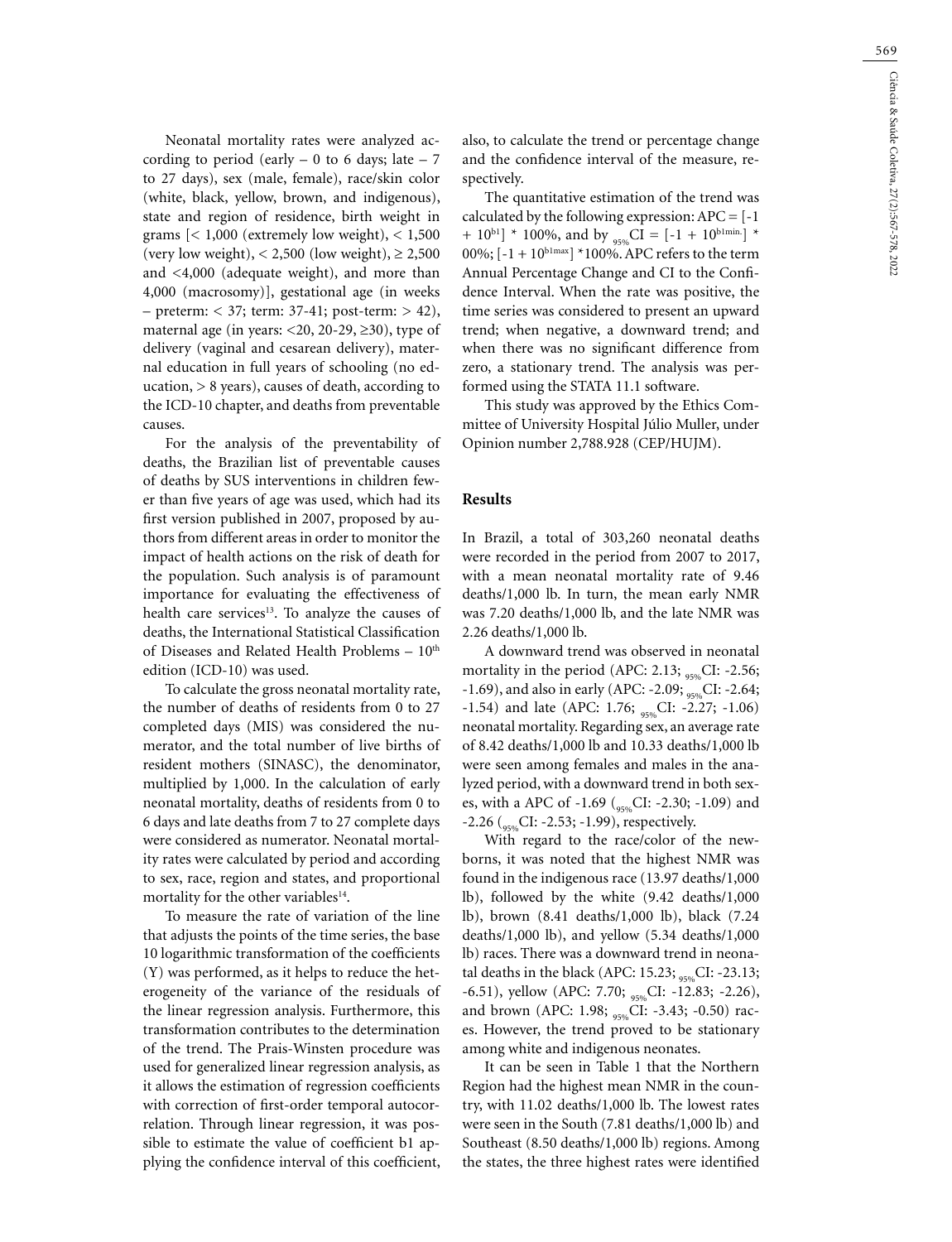in Amapá (14.24 deaths/1,000 lb), Bahia (12.59 deaths/1,000 lb) and Pará (11.83 deaths/1,000 lb). As for the trend, it was found that there was a decrease in all Brazilian regions and in most states, with the exception of Amazonas, Roraima, Maranhão, Sergipe and Goiás, which showed a stationary trend in the period.

Regarding maternal factors, there was a higher percentage of deaths among newborns born to mothers aged between 20 and 29 years (41.19%). However, it is noteworthy that there was an upward trend of neonatal deaths in children of mothers aged over 30 years in the period. As for maternal education, the highest percentage of neonatal deaths was found among mothers with more than eight years of schooling (47.68%), with an upward trend in the period investigated (Table 2).

Most neonatal deaths occurred among preterm newborns (63.89%), with an upward trend in the years analyzed. Although the highest percentage of deaths is among those born from vaginal births (50.75%), the trend was decreasing in this type of birth, while deaths of newborns

| Table 1. Time series analysis of neonatal mortality rates (per 1,000 live births) according to regions and states. |
|--------------------------------------------------------------------------------------------------------------------|
| Brazil, 2007-2017.                                                                                                 |

| <b>Regions/states</b> | Deaths in<br>the period | Rate<br>2007 | Rate<br>2017 | Mean<br>rate | <b>APC</b> <sup>a</sup> | $_{95\%}CI^b$  | Trend      |
|-----------------------|-------------------------|--------------|--------------|--------------|-------------------------|----------------|------------|
| North                 | 37.997                  | 12.15        | 10.43        | 11.02        | $-1.58$                 | $-2.36; -0.79$ | Downward   |
| Acre                  | 1.865                   | 13.41        | 8.86         | 10.07        | $-2.64$                 | $-4.46; -0.79$ | Downward   |
| Amapá                 | 2.374                   | 17.95        | 12.27        | 14.24        | $-4.21$                 | $-6.13; -2.25$ | Downward   |
| Amazonas              | 8.617                   | 10.24        | 10.68        | 10.17        | $-0.06$                 | $-0.69; 0.57$  | Stationary |
| Pará                  | 18.559                  | 12.65        | 11.07        | 11.83        | $-1.62$                 | $-2.73; -0.49$ | Downward   |
| Rondônia              | 2.929                   | 12.52        | 8.36         | 10.07        | $-3.40$                 | $-5.91; -082$  | Downward   |
| Roraima               | 1.170                   | 10.44        | 9.97         | 10.03        | 0.83                    | $-3.19; 5.03$  | Stationary |
| Tocantins             | 2.483                   | 10.88        | 8.42         | 9.11         | $-2.14$                 | $-3.76; -0.49$ | Downward   |
| Northeast             | 101.908                 | 12.66        | 10.10        | 10.97        | $-2.05$                 | $-2.57; -1.53$ | Downward   |
| Alagoas               | 6.423                   | 13.78        | 8.89         | 10.88        | $-3.57$                 | $-5.02; -2.10$ | Downward   |
| Bahia                 | 29.200                  | 14.57        | 11.47        | 12.59        | $-1.85$                 | $-2.24; -1.46$ | Downward   |
| Ceará                 | 13.614                  | 10.81        | 9.19         | 9.55         | $-2.18$                 | $-3.17; -1.17$ | Downward   |
| Maranhão              | 14.386                  | 11.15        | 11.21        | 10.98        | $-0.39$                 | $-0.89; 0.11$  | Stationary |
| Paraíba               | 6.582                   | 13.14        | 9.55         | 10.22        | $-3.26$                 | $-4.59; -1.90$ | Downward   |
| Pernambuco            | 15.674                  | 12.08        | 8.67         | 10.14        | $-2.70$                 | $-3.76; -1.64$ | Downward   |
| Piauí                 | 6.651                   | 14.41        | 10.36        | 12.20        | $-2.51$                 | $-3.08; -1.94$ | Downward   |
| Rio Grande do Norte   | 5.048                   | 10.75        | 8.50         | 9.60         | $-1.72$                 | $-2.64; -0.80$ | Downward   |
| Sergipe               | 4.330                   | 12.90        | 11.84        | 11.37        | $-1.09$                 | $-2.76; 0.61$  | Stationary |
| Midwest               | 23.575                  | 9.99         | 8.32         | 9.29         | $-1.57$                 | $-1.88; -1.25$ | Downward   |
| Distrito Federal      | 4.083                   | 7.89         | 8.19         | 8.39         | $-0.10$                 | $-1.67; 1.49$  | Stationary |
| Goiás                 | 9.577                   | 9.61         | 8.47         | 9.41         | $-0.83$                 | $-2.38; 0.75$  | Stationary |
| Mato Grosso           | 5.568                   | 10.81        | 8.59         | 9.73         | $-1.77$                 | $-2.13; -1.40$ | Downward   |
| Mato Grosso do Sul    | 4.347                   | 12.25        | 7.75         | 9.46         | $-4.57$                 | $-6.33; -2.79$ | Downward   |
| Southeast             | 106.962                 | 9.44         | 7.96         | 8.50         | $-1.69$                 | $-2.30; -1.07$ | Downward   |
| Espírito Santo        | 4.911                   | 9.43         | 7.70         | 8.36         | $-2.08$                 | $-3.29; -0.85$ | Downward   |
| Minas Gerais          | 25.808                  | 10.39        | 8.15         | 9.04         | $-2.86$                 | $-3.64; -2.07$ | Downward   |
| São Paulo             | 54.087                  | 8.82         | 7.68         | 8.07         | $-1.46$                 | $-1.95; -0.96$ | Downward   |
| Rio de Janeiro        | 22.156                  | 10.02        | 8.57         | 9.07         | $-1.60$                 | $-1.96; -1.24$ | Downward   |
| South                 | 32.818                  | 8.70         | 7.28         | 7.81         | $-2.03$                 | $-2.49; -1.57$ | Downward   |
| Paraná                | 13.947                  | 9.09         | 7.49         | 8.23         | $-2.18$                 | $-2.65; -1.71$ | Downward   |
| Rio Grande do Sul     | 11.524                  | 8.30         | 6.97         | 7.55         | $-1.85$                 | $-2.66; -1.02$ | Downward   |
| Santa Catarina        | 7.347                   | 8.64         | 7.38         | 7.48         | $-2.02$                 | $-2.89; -1.15$ | Downward   |

a Annual percentage change; bconfidence interval of the APC.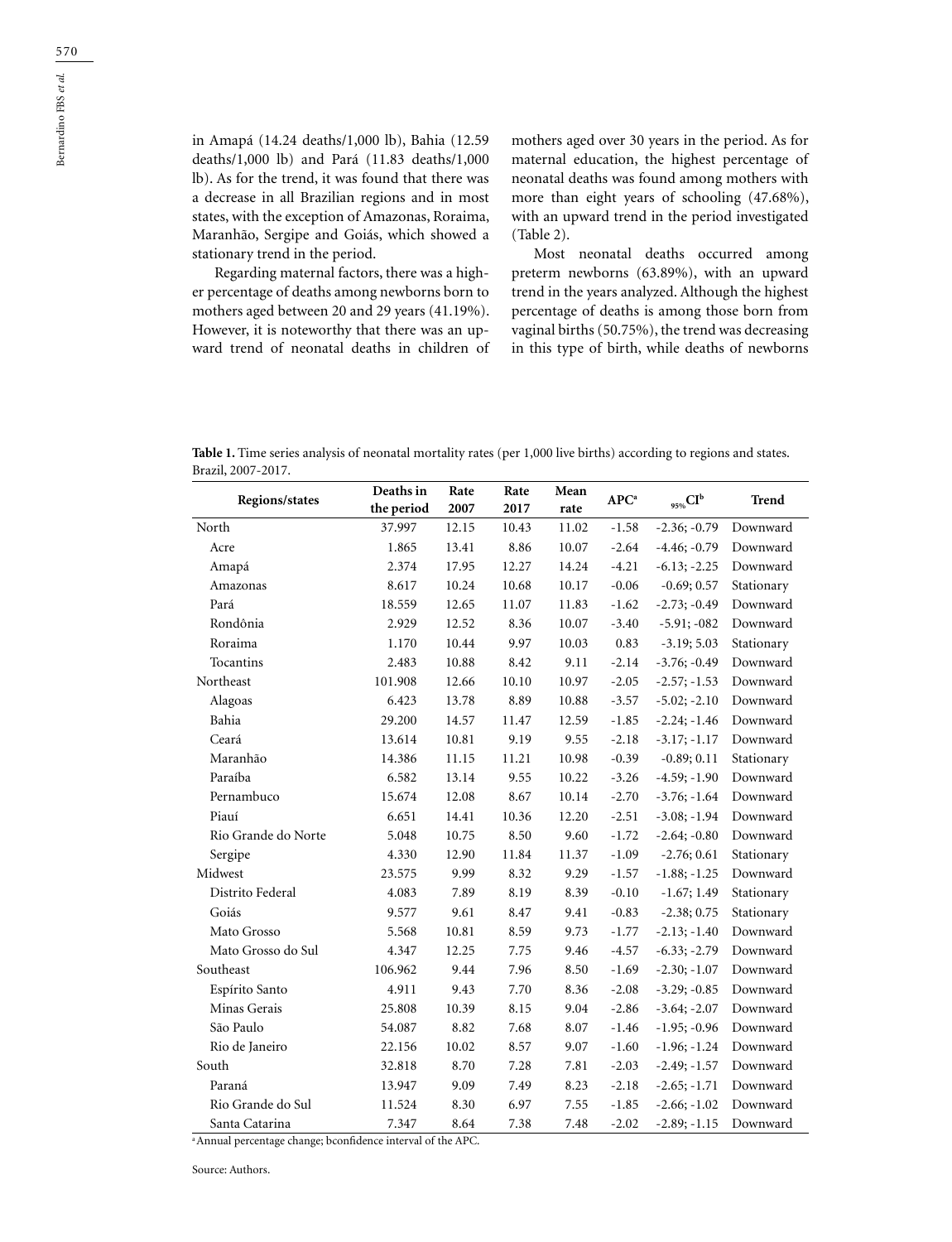571

born by cesarean delivery showed a growing trend, with an increase of 2.58% per year. In addition, there was a greater proportion of neonatal deaths among neonates with extremely low birth weight (34.13%), with an increase in the trend of 2.60% per year (Table 2).

It is noted in Table 3 that most causes of death refer to some conditions originating in the perinatal period (78.23%). However, regarding the trend, it is noteworthy that some chapters had an increase over the period, such as some infectious and parasitic diseases, endocrine, nutritional and metabolic diseases, external causes and congenital malformations, deformities and chromosomal abnormalities.

Regarding mortality from conditions originating in the perinatal period, most of the cases occurred due to maternal factors and complications of pregnancy, labor and childbirth (22.03%), which grew in the country during the years studied, as shown in Table 4. Still, other respiratory affections of the newborn also showed a growing trend in the years of study.

With regard to the preventability of deaths, there was a predominance of conditions that could be reduced by adequate care for women during pregnancy (35.91%), with an upward trend of 0.37% per year. In addition, there was an increase of 1.39% per year in deaths from other causes, not clearly preventable (Table 5).

### **Discussion**

The results of this study point to a decreasing trend in neonatal mortality in the country. This

| Deaths in the<br>period<br><b>Variables</b> |                                                                                                                 | 2007  | 2017  |               | $_{95\%}CI^b$ | <b>Trend</b>   |            |
|---------------------------------------------|-----------------------------------------------------------------------------------------------------------------|-------|-------|---------------|---------------|----------------|------------|
|                                             | N                                                                                                               | $\%$  | $\%$  | $\frac{0}{0}$ |               |                |            |
| Maternal age                                |                                                                                                                 |       |       |               |               |                |            |
| $<$ 20 years                                | 63.581                                                                                                          | 20.94 | 21.45 | 19.06         | $-0.92$       | $-1.64; -0.19$ | Downward   |
| $20-29$ years                               | 124.902                                                                                                         | 41.19 | 39.51 | 41.16         | 0.05          | $-0.32; 0.41$  | Stationary |
| $>$ 30 years                                | 77.490                                                                                                          | 25.78 | 19.80 | 32.05         | 4.80          | 4.52; 5.09     | Upward     |
| Ignored                                     | 37.287                                                                                                          | 12.09 | 19.24 | 7.73          | $-8.10$       | $-8.65; -7.54$ | Downward   |
| Maternal education                          |                                                                                                                 |       |       |               |               |                |            |
| No schooling                                | 12.951                                                                                                          | 4.20  | 6.11  | 2.84          | $-7.88$       | $-9.28; -6.46$ | Downward   |
| 18 years                                    | 84.751                                                                                                          | 27.79 | 30.93 | 22.24         | $-3.19$       | $-4.19; -2.17$ | Downward   |
| > 8 years                                   | 143.212                                                                                                         | 47.68 | 33.74 | 59.70         | 5.36          | 4.70; 6.02     | Upward     |
| Ignored                                     | 62.346                                                                                                          | 20.33 | 29.23 | 15.22         | $-5.54$       | $-6.26; -4.81$ | Downward   |
| Gestational age                             |                                                                                                                 |       |       |               |               |                |            |
| Preterm                                     | 193.482                                                                                                         | 63.89 | 60.70 | 68.00         | 0.86          | 0.27; 1.44     | Upward     |
| Term                                        | 70.296                                                                                                          | 23.06 | 25.76 | 21.50         | $-2.06$       | $-4.43; 0.38$  | Stationary |
| Post-term                                   | 2.470                                                                                                           | 0.80  | 1.02  | 0.57          | $-7.31$       | $-9.98; -4.56$ | Downward   |
| Ignored                                     | 37.012                                                                                                          | 12.24 | 12.52 | 9.92          | $-0.68$       | $-8.10; 7.33$  | Stationary |
| Type of delivery                            |                                                                                                                 |       |       |               |               |                |            |
| Vaginal                                     | 154.179                                                                                                         | 50.75 | 52.69 | 49.41         | $-0.92$       | $-1.35; -0.48$ | Downward   |
| Cesarean                                    | 125.026                                                                                                         | 41.43 | 34.85 | 45.22         | 2.58          | 1.87; 3.30     | Upward     |
| Ignored                                     | 24.055                                                                                                          | 7.83  | 12.45 | 5.37          | $-6.69$       | $-8.24; -5.13$ | Downward   |
| Birth weight                                |                                                                                                                 |       |       |               |               |                |            |
| Extreme low weight                          | 102.994                                                                                                         | 34.13 | 29.05 | 38.36         | 2.60          | 1.95; 3.26     | Upward     |
| Very low weight                             | 42.424                                                                                                          | 13.98 | 14.40 | 14.01         | $-0.25$       | $-0.96; 0.47$  | Stationary |
| Low weight                                  | 55.743                                                                                                          | 18.36 | 18.55 | 17.73         | $-0.62$       | $-0.97; -027$  | Downward   |
| Adequate                                    | 70.593                                                                                                          | 23.26 | 22.86 | 22.22         | $-0.43$       | $-0.95; 0.09$  | Stationary |
| Macrosomy                                   | 4.785                                                                                                           | 1.57  | 1.66  | 1.52          | $-0.82$       | $-1.60; -0.04$ | Downward   |
| Ignored                                     | 26.721<br>$h_{\text{max}}$ $f_{\text{max}}$ $f_{\text{max}}$ $f_{\text{max}}$ $f_{\text{max}}$ $f_{\text{max}}$ | 8.70  | 13.48 | 6.17          | $-6.27$       | $-7.35; -5.19$ | Downward   |

**Table 2.** Time series analysis of neonatal mortality according to maternal and neonatal factors. Brazil, 2007-2017.

<sup>a</sup> Annual percentage change; <sup>b</sup>confidence interval of the APC.

Source: Authors.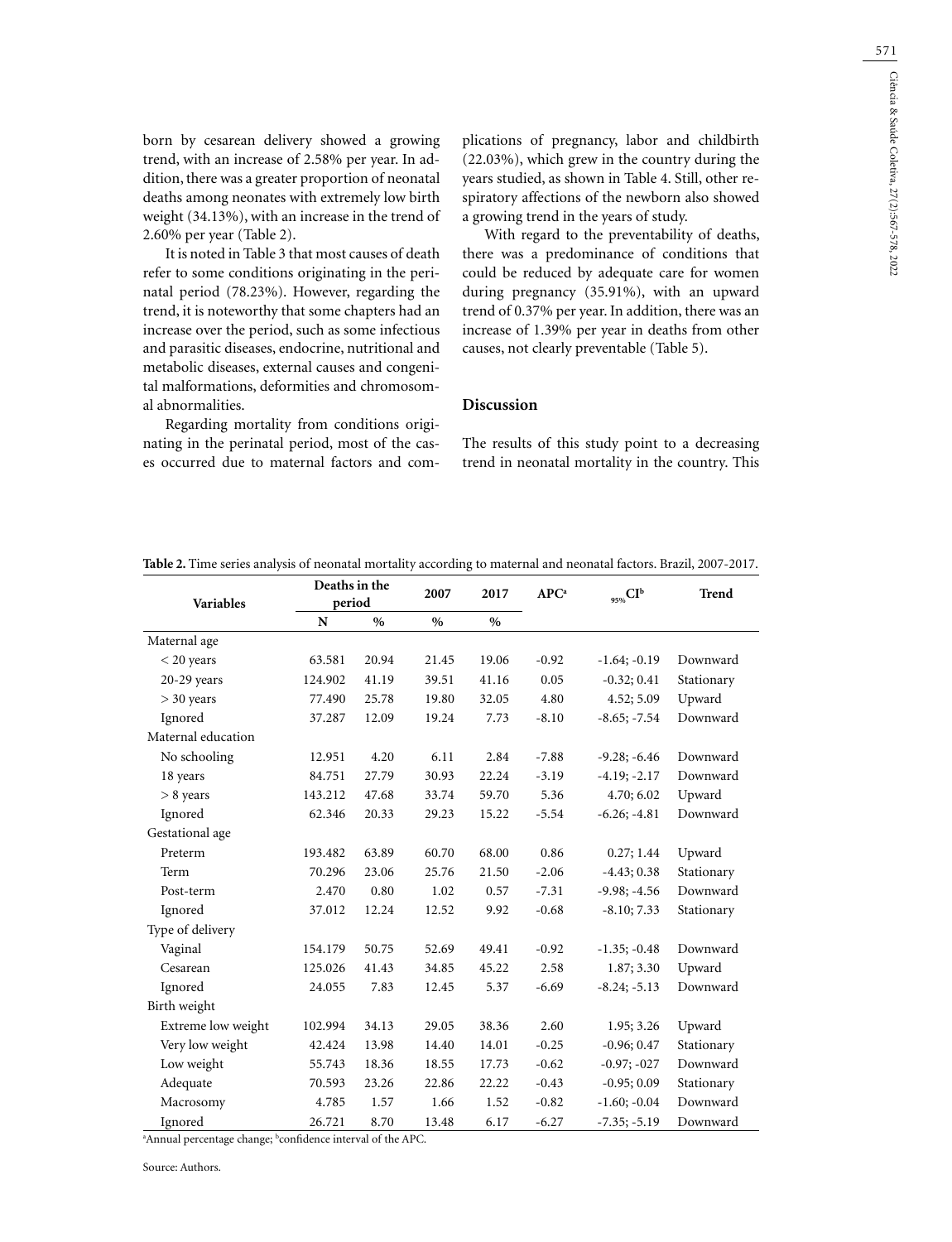|                                           | Deaths in the<br>period |      |             |       |                  |                             |              |
|-------------------------------------------|-------------------------|------|-------------|-------|------------------|-----------------------------|--------------|
| ICD-10 Chapter                            |                         |      | 2007        | 2017  | APC <sup>a</sup> | $_{95\%}CI^b$               | <b>Trend</b> |
|                                           | N                       | $\%$ | $\%$        | $\%$  |                  |                             |              |
| I. Certain infectious and parasitic       | 2.028                   | 0.69 | 0.58        | 0.95  | 9.34             | 5.73; 13.08                 | Upward       |
| diseases                                  |                         |      |             |       |                  |                             |              |
| II. Neoplasms                             | 234                     | 0.08 | 0.08        | 0.07  | 3.50             | $-6.64; 14.73$              | Stationary   |
| III. Diseases of the blood and blood-     | 126                     | 0.04 | 0.03        | 0.04  | 2.52             | $-1.46; 6.66$               | Stationary   |
| forming organs and certain disorders      |                         |      |             |       |                  |                             |              |
| involving the immune mechanism            |                         |      |             |       |                  |                             |              |
| IV. Endocrine, nutritional and metabolic  | 392                     | 0.13 | 0.13        | 0.14  | 3.52             | 0.39; 6.74                  | Upward       |
| diseases                                  |                         |      |             |       |                  |                             |              |
| V. Mental and behavioral disorders*       | 7                       | 0.00 | 0.01        | 0.00  |                  |                             |              |
| VI. Diseases of the nervous system        | 345                     | 0.11 | 0.11        | 0.07  |                  | $-6.66$ $-10.08$ ; $-3.10$  | Downward     |
| VII. Diseases of the eye and adnexa       | 13                      | 0.00 | 0.01        | 0.01  | $-3.49$          | $-12.09; 5.95$              | Stationary   |
| VIII. Diseases of the ear and mastoid     | $\mathbf{1}$            | 0.00 | 0.00        | 0.00  |                  |                             |              |
| process <sup>*</sup>                      |                         |      |             |       |                  |                             |              |
| IX. Diseases of the circulatory system    | 472                     | 0.15 | 0.24        | 0.10  |                  | $9.13 - 13.36$ ; $-4.70$    | Downward     |
| X. Diseases of the respiratory system     | 1.323                   | 0.43 | 0.55        | 0.30  | $-4.00$          | $-6.27; -1.68$              | Downward     |
| XI. Diseases of the digestive system      | 148                     | 0.05 | 0.07        | 0.03  | $-6.66$          | $-13.30; 0.48$              | Stationary   |
| XII. Diseases of the skin and             | 16                      | 0.01 | 0.00        | 0.02  | 6.69             | $-6.06; 21.17$              | Stationary   |
| subcutaneous tissue                       |                         |      |             |       |                  |                             |              |
| XIII. Diseases of the musculoskeletal     | 11                      | 0.00 | 0.00        | 0.00  |                  |                             |              |
| system and connective tissue*             |                         |      |             |       |                  |                             |              |
| XIV. Diseases of the genitourinary system | 69                      | 0.02 | 0.04        | 0.01  |                  | $-13.75$ $-25.26$ ; $-0.46$ | Downward     |
| XVI. Certain conditions originating in    | 237.462                 |      | 78.23 80.23 | 76.71 | $-0.50$          | $-0.67; -0.33$              | Downward     |
| the perinatal period                      |                         |      |             |       |                  |                             |              |
| XVII. Congenital malformations,           | 55.650                  |      | 18,44 18,89 | 20,37 | 2,61             | 2,25; 2,97                  | Crescente    |
| deformations and chromosomal              |                         |      |             |       |                  |                             |              |
| abnormalities                             | 55.650                  |      | 18.44 18.89 | 20.37 | 2.61             | 2.25; 2.97                  | Upward       |
| XVIII. Symptoms, signs and abnormal       | 1.823                   | 0,61 | 0,45        | 0,61  | 3,78             | 0,37;7,31                   | Crescente    |
| clinical and laboratory findings, not     |                         |      |             |       |                  |                             |              |
| elsewhere classified                      | 3.140                   | 1.01 | 1.58        | 0.57  | $-10.52$         | $-13.07; -7.89$             | Downward     |
| XX. External causes of morbidity and      | 1.823                   | 0.61 | 0.45        | 0.61  | 3.78             | 0.37; 7.31                  | Upward       |
| mortality                                 |                         |      |             |       |                  |                             |              |

**Table 3.** Time series analysis of the neonatal mortality rate according to the causes of death. Brazil, 2007-2017.

a Annual percentage change; b confidence interval of the APC; \*categories did not reach seven points for trend analysis.

Source: Authors.

result shows that ministerial policies and programs, such as the implementation of the stork network and the expansion of primary health care<sup>1,2</sup>, were important for the modification of this curve, although there is still a long way to go before we reach ideal levels like those of developed countries, whose neonatal mortality rates are around  $4/1,000$  lb<sup>15</sup>.

There are differences in the period of neonatal death, since the APC showed a greater decline in early mortality compared to late mortality. However, despite this downward trend at the national level, the early component is still three times higher than the mean rate of late neonatal mortality.

Corroborating these findings, other studies developed in the Brazilian context<sup>4,8,16</sup> suggest that the causes of neonatal deaths, especially in the first week of life, are associated with prenatal care and childbirth, with inadequate care for the newborn in the nursing room delivery and in the neonatal unit. This situation highlights the need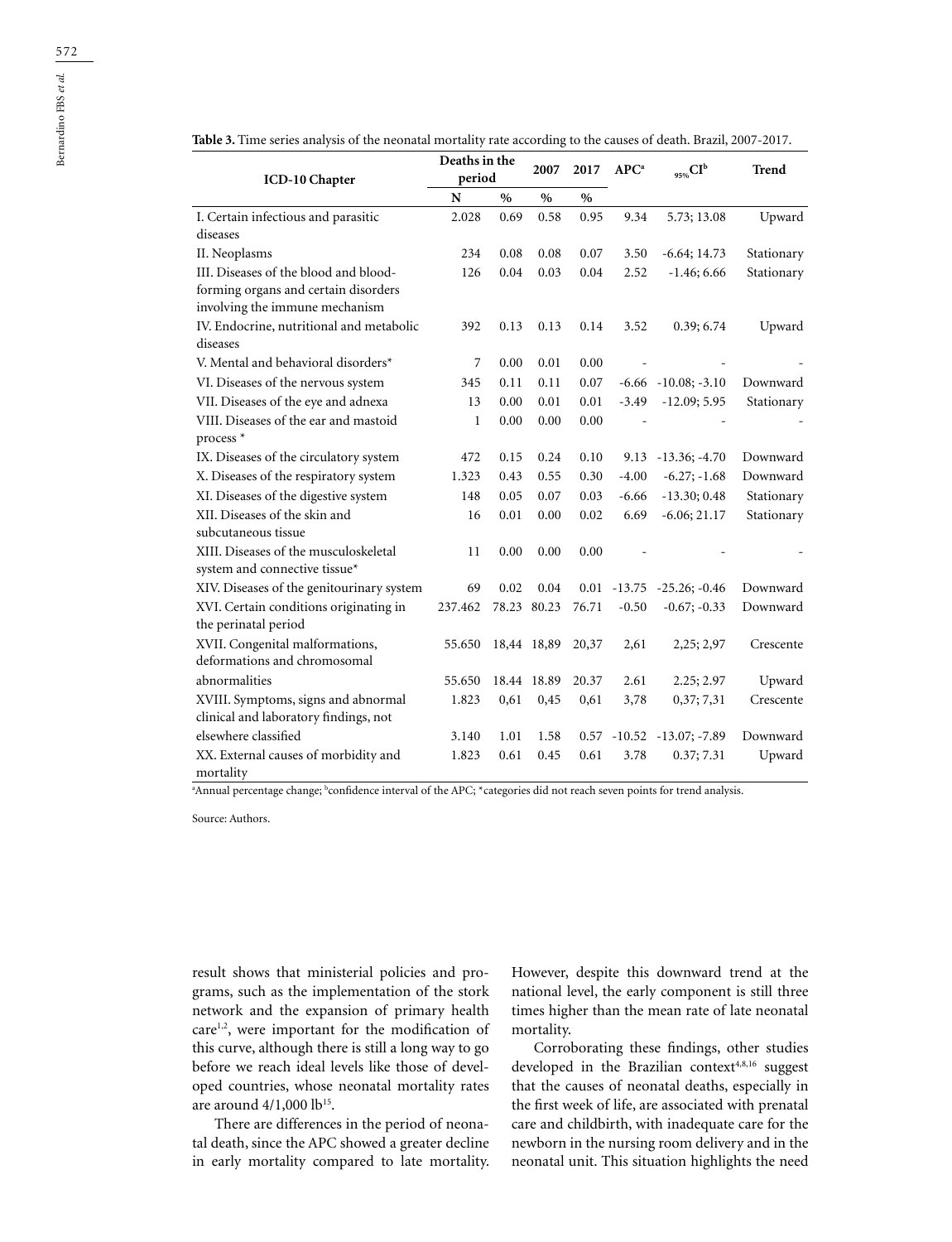| ICD-10 chapter and causes                                            | Óbitos no<br>período |       | 2007        | 2017  | APC <sup>a</sup> | $_{95\%}CI^b$                      | <b>Trend</b>            |
|----------------------------------------------------------------------|----------------------|-------|-------------|-------|------------------|------------------------------------|-------------------------|
|                                                                      |                      | $\%$  | $\%$        | $\%$  |                  |                                    |                         |
| I. Fetus and newborn affected by maternal                            | 51.522               |       | 22,03 15,92 | 29,32 | 6,56             | 5,65; 7,47 Upward                  |                         |
| factors and complications of pregnancy,<br>labor and delivery        |                      |       |             |       |                  |                                    |                         |
| II. Disorders related to the length of<br>gestation and fetal growth | 27.292               |       | 11,35 14,13 | 8,54  |                  | $-5,41$ $-6,44; -0,45$ Downward    |                         |
| III. Trauma occurred during birth                                    | 776                  | 0,33  | 0,30        | 0,32  | $-0,61$          |                                    | $-1,94;0,73$ Stationary |
| IV. Intrauterine hypoxia and birth asphyxia                          | 20.738               | 8,67  | 10,00       | 7,57  | $-2,90$          |                                    | $-3,14; -2,65$ Downward |
| V. Respiratory distress of newborn                                   | 33.837               |       | 14,16 15,45 | 11,94 | $-2,76$          | $-3,21; -2,31$ Downward            |                         |
| VI. Congenital pneumonia                                             | 4.204                | 1,76  | 1,90        | 1,19  | $-4,27$          |                                    | $-7,42; -1,01$ Downward |
| VII. Other respiratory conditions of<br>newborn                      | 25.896               | 10,92 | 10,27       | 11,12 | 0,66             | 0,28; 1,04 Upward                  |                         |
| VIII. Bacterial sepsis of newborn                                    | 34.242               |       | 14,38 15,37 | 13,70 |                  | $-0.94$ $-1.42$ ; $-0.45$ Downward |                         |
| IX. Omphalitis of newborn with or without<br>hemorrhage              | 423                  | 0,18  | 0,22        | 0,18  |                  | -4,48 -6,87; -2,02 Downward        |                         |
| X. Hemorrhagic and hematological<br>disorders of newborn             | 6.357                | 2,67  | 2,68        | 2,49  | $-0,42$          |                                    | $-1,09;0,26$ Stationary |
| XI. Remainder of perinatal conditions                                | 32.175               |       | 13,55 13,77 | 13,63 | 0,03             | $-0,24;0,29$                       | Stationary              |

**Table 4.** Time series analysis of the neonatal mortality rate for some conditions originating in the perinatal period, according to the mortality list. Brazil, 2007-2017.

<sup>a</sup>Annual percentage change; <sup>b</sup>Confidence Interval of the APC.

Source: Authors.

for greater attention and investments in perinatal care, with actions aimed at qualifying and strengthening maternal and child health services.

With regard to Brazilian regions and states, the mean rates of neonatal deaths showed disparities, with higher rates in the North (11.02/1,000 lb) and Northeast (10.97/1,000 lb), above the national average (9.46/1,000 lb). It is suggested that regional inequalities in the country, as evidenced in the North and Northeast axis, may be related to worse socioeconomic and health indicators<sup>17</sup>. Despite the current incentives and public policies aimed at less favored regions, these are still not enough to decentralize the concentration of investments and income in the states of the South and Southeast, maintaining the lowest income levels for the semi-arid Northeast and the countryside of the North and Center-West, which may explain the country's regional inequalities and the results of neonatal mortality presented in this research<sup>18</sup>.

Although the Midwest region (9.29/1,000 lb) has a slightly lower neonatal mortality rate compared to the national one, the state of Mato Grosso (9.73/1,000 lb) is the only one in the region that exceeds the mean of deaths in the country. For this reason, it was included, together with nine other states of the federation, to compose the QualiNeo Strategy. This Strategy integrates several policies to reduce infant mortality, aiming to qualify newborn care practices aimed at reducing neonatal mortality and birth asphyxia rates in maternity hospitals in regions with higher mortality rates, which are currently concentrated in the North and Northeast regions<sup>19</sup>. At the same time, the underreporting of neonatal death records in the state may be suspected, due to technical inaccuracies in filling out the Death Certificates.

Of the neonatal variables analyzed in this research, preterm birth, extremely low birth weight and cesarean delivery showed an increasing trend over the years. Low birth weight is closely related to prematurity or intrauterine growth restriction, being strongly associated with neonatal death<sup>20</sup>. Such determinants are associated with low levels of socioeconomic development, maternal characteristics and maternal and child care<sup>21</sup>. Furthermore, preterm birth, in many cases, is associated with unnecessary cesarean delivery, as well as complications of delivery and birth $22$ . In this sense, identifying risk factors and strengthening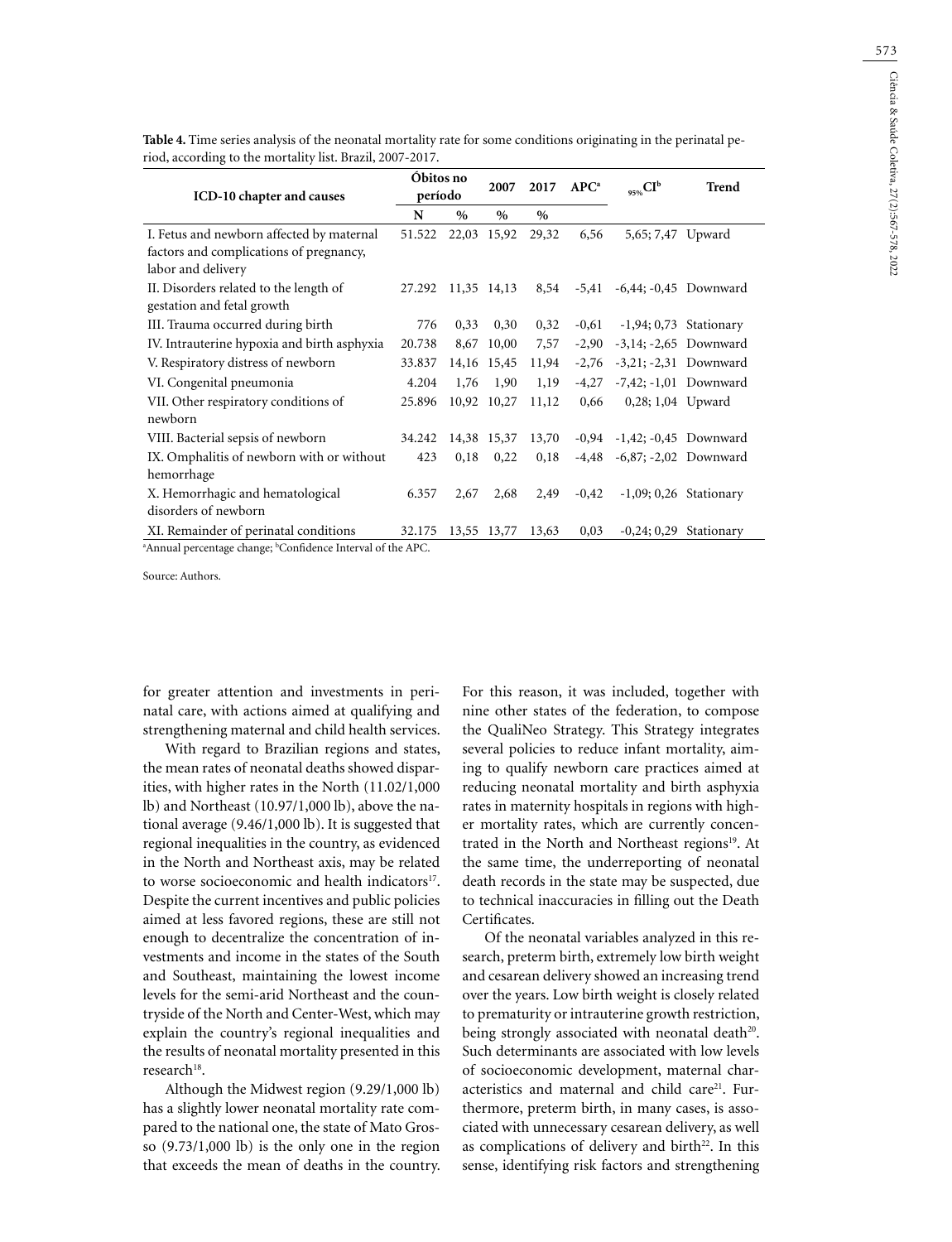| Causes preventable                                        | Deaths in the<br>period   |      | 2007              |                   | $2017$ APC <sup>a</sup> | $_{95\%}CI^{b}$ | Trend      |
|-----------------------------------------------------------|---------------------------|------|-------------------|-------------------|-------------------------|-----------------|------------|
|                                                           | N                         | $\%$ | $\%$              | $\%$              |                         |                 |            |
| I. By immunization actions                                | 94                        | 0.03 | 0.01              | 0.02              | 2.32                    | $-11.09; 17.75$ | Stationary |
| II. By adequate care for women during<br>pregnancy        | 108.832 35.91 35.04 36.58 |      |                   |                   | 0.37                    | 0.03; 0.70      | Upward     |
| III. By adequate care for women during<br>childbirth      | 42.869                    |      |                   | 14.10 15.04 13.80 | $-1.09$                 | $-1.59: -0.58$  | Downward   |
| IV. By adequate care of newborn                           | 73.115                    |      |                   | 24.07 25.27 22.73 | $-0.94$                 | $-1.17; -0.71$  | Downward   |
| V. By adequate diagnosis and treatment<br>actions         | 1.925                     | 0.63 | 0.72              | 0.55              | $-2.22$                 | $-3.50; -0.92$  | Downward   |
| VI. By health promotion actions linked to<br>care actions | 3.122                     | 1.03 | 0.96              | 1.02              | 1.73                    | $-1.34; 4.90$   | Stationary |
| VII. By ill-defined causes                                | 68.228                    | 2.24 | 2.44              | 1.98              | $-2.07$                 | $-3.53; -0.59$  | Downward   |
| VIII. Too many causes (not clearly<br>preventable)        | 66.475                    |      | 21.98 20.52 23.31 |                   | 1.39                    | 1.18; 1.61      | Upward     |

**Table 5.** Time series analysis of the neonatal mortality rate according to preventable causes. Brazil, 2007-2017.

a Annual percentage change; bconfidence interval of the APC.

Source: Authors.

quality prenatal care can be effective in preventing unfavorable outcomes.

Race/color alone cannot be considered a risk factor for neonatal mortality. However, due to the history of discrimination and exploitation, some races began to build an asymmetry in terms of socioeconomic conditions and access to health services, among other rights that remain until today23, such as education, housing and income. For this reason, the color/race variable can become a decisive risk factor and social and health vulnerability<sup>5</sup>.

The results of research showing worse health conditions in the black population in Brazil in recent years<sup>23</sup> led to the creation of several public policies in order to change this reality, among them the National Policy for Comprehensive Health of the Black Population. Another program that may have positively influenced income distribution and equity in access to health is the "Bolsa Família" (family grant), which acts in the transfer of resources, enabling the population's access to basic rights. These actions, in turn, appear to be effective, since, according to data presented in this study, there was a downward trend of 15.23% per year in neonatal mortality in black children. However, this reduction has not been observed among the indigenous population.

The stability of the neonatal mortality rate in indigenous peoples, amid a decreasing trend in the general population, allows us to suggest that there are specific risk factors for indigenous people that need to be investigated and/or that general actions to control mortality in this portion of the population have not been effective. You can also think about the difficulties in accessing primary health care services that many villages have and, consequently, the births and deaths of children without filling out the death certificate<sup>22,24</sup>. This fact makes necessary the elaboration and implementation of specific public policies for this population.

In addition to external factors, such as the care provided to pregnant women, individual factors also pose risks to neonatal mortality, such as age and maternal education. In the present study, deaths were higher among children of mothers aged between 20 and 29 years, with an increasing trend among those over 30 years of age, in addition to mothers with eight or more years of schooling.

An ecological survey on perinatal mortality in the state of Pernambuco, carried out from 2009 to 2011, showed a higher proportion of perinatal deaths in mothers aged 20 to 34 years old and with less than twelve years of schooling; only 27.5% of them had finished high school<sup>25</sup>.

Women with a mean age for pregnancy, low socioeconomic status and few years of schooling, associated with unfavorable obstetric factors,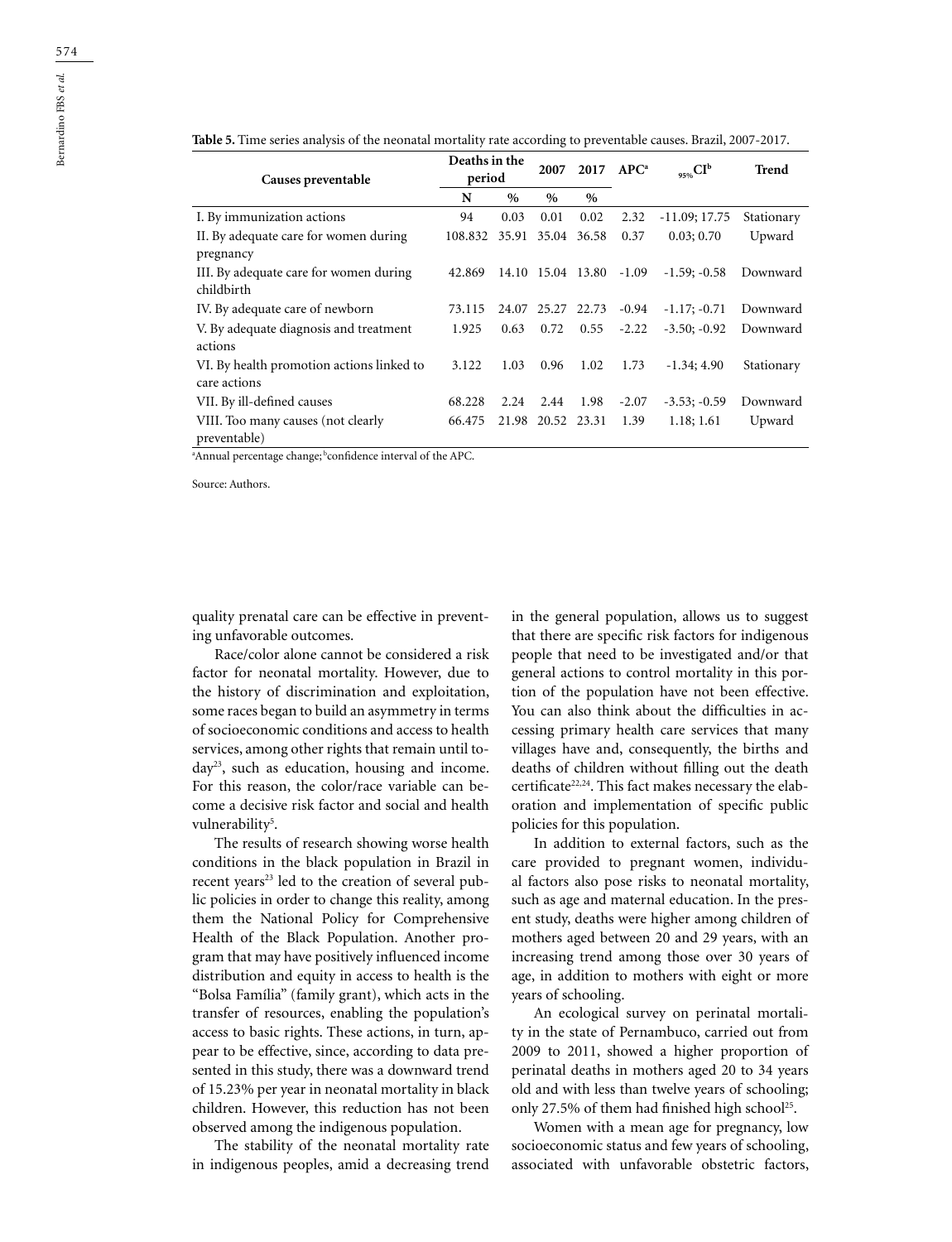575

such as the short interval between births, multiple pregnancy, a history of stillbirth, in addition to ovarian aging, are more likely to develop hypertension arterial blood pressure and diabetes mellitus, potential risk factors for increased maternal and neonatal morbidity and mortality<sup>21</sup>.

When the causes of neonatal deaths are observed according to ICD-10 chapters, conditions related to the perinatal period still remain as causes of mortality in the country, and most of them occurred due to maternal factors and complications of pregnancy, labor and childbirth, which grew up in the country during the period studied.

Perinatal mortality is closely linked to obstetric causes. Therefore, they are considered potentially preventable events, reflecting the quality of care provided in prenatal care and childbirth. Obstetric causes are mentioned in another study that showed that perinatal deaths were related to causes that could be reduced by adequate care for women during pregnancy and childbirth<sup>26</sup>. It can be considered that government and health services efforts in recent years are focused on reducing neonatal deaths, while investments in the prevention of fetal deaths have received less attention.

As for the trend of neonatal mortality by causes, some chapters had an increase over the period analyzed, such as some infectious diseases and congenital malformations. In developing countries, the incidence of neonatal infection is approximately 40 times higher, causing twice as many deaths compared to developed countries. A retrospective cohort study, carried out in 12 public hospitals in Nepal, showed that neonatal infection was associated with primiparous mothers, who did not receive prenatal care, with suspected infection during pregnancy, with cesarean births and among newborns who presented asphyxia at birth<sup>27</sup>.

In countries with the highest infant mortality rates, half of neonatal deaths are caused by infections, while in countries with lower rates, prematurity and congenital malformations are the main causes of death<sup>28,29</sup>.

Congenital malformations, deformities and chromosomal anomalies are the second leading cause of neonatal mortality in Brazil, a situation similar to that found in developed countries<sup>30</sup>. This factor may be associated with difficulties in early diagnosis, considering that most malformations and chromosomal anomalies occur for an unknown cause, which limits actions to prevent and reduce these deaths. In addition, this cause

has been little studied and deepened in research, which is possibly due to the fact that it does not belong to the classification of preventable deaths, contributing to the lack of knowledge and advances on this variable<sup>31</sup>.

It is known that quality prenatal care is extremely efficient in reducing maternal and child morbidity and mortality, as it helps in the early identification of pregnancy and labor risks, in addition to providing adequate referrals when necessary. A survey identified that, in 2014, about 40% of preventable infant and neonatal deaths that occurred in Brazil were related to inadequate prenatal care<sup>32</sup>.

On the other hand, effective measures, such as adequate and quality prenatal care, development of actions to promote health and disease prevention, promotion of fetal development, reduction of possible complications in pregnancy, childbirth and postpartum, in addition to assistance in early identification of maternal and neonatal morbidities are essential goals for the preventability of deaths<sup>20</sup>.

Despite the quantity of policies and programs aimed at reducing neonatal mortality, it is imperative to emphasize that such deaths are a reflection that go beyond health issues, involving social and economic inequities and equal access to quality health services, which it is a permanent challenge for governments and managers.

It is noteworthy that the findings of this study may have resulted from the improvement in the filling out of death certificates over the years in the country. In general, there is a downward trend in the information ignored in this study. As for the completeness of the information, although there are variables filled in excellently, that is, with fewer incomplete fields such as place of death, age of death and gender of the newborn, most of the information is still filled with quality classified as bad and very bad<sup>33</sup>.

Therefore, the limitation found in the study was the quality of the information used, in view of the high numbers of ignored records found in the studied variables, such as maternal education, which corresponded to up to 20.33% of the findings, representing the highest underreporting observed among the variables selected in this research. The use of secondary and public domain data depends on the correct and complete filling of the information to be analyzed. Therefore, it is important to raise awareness and qualify the medical professionals responsible for filling out death declarations and death certificates.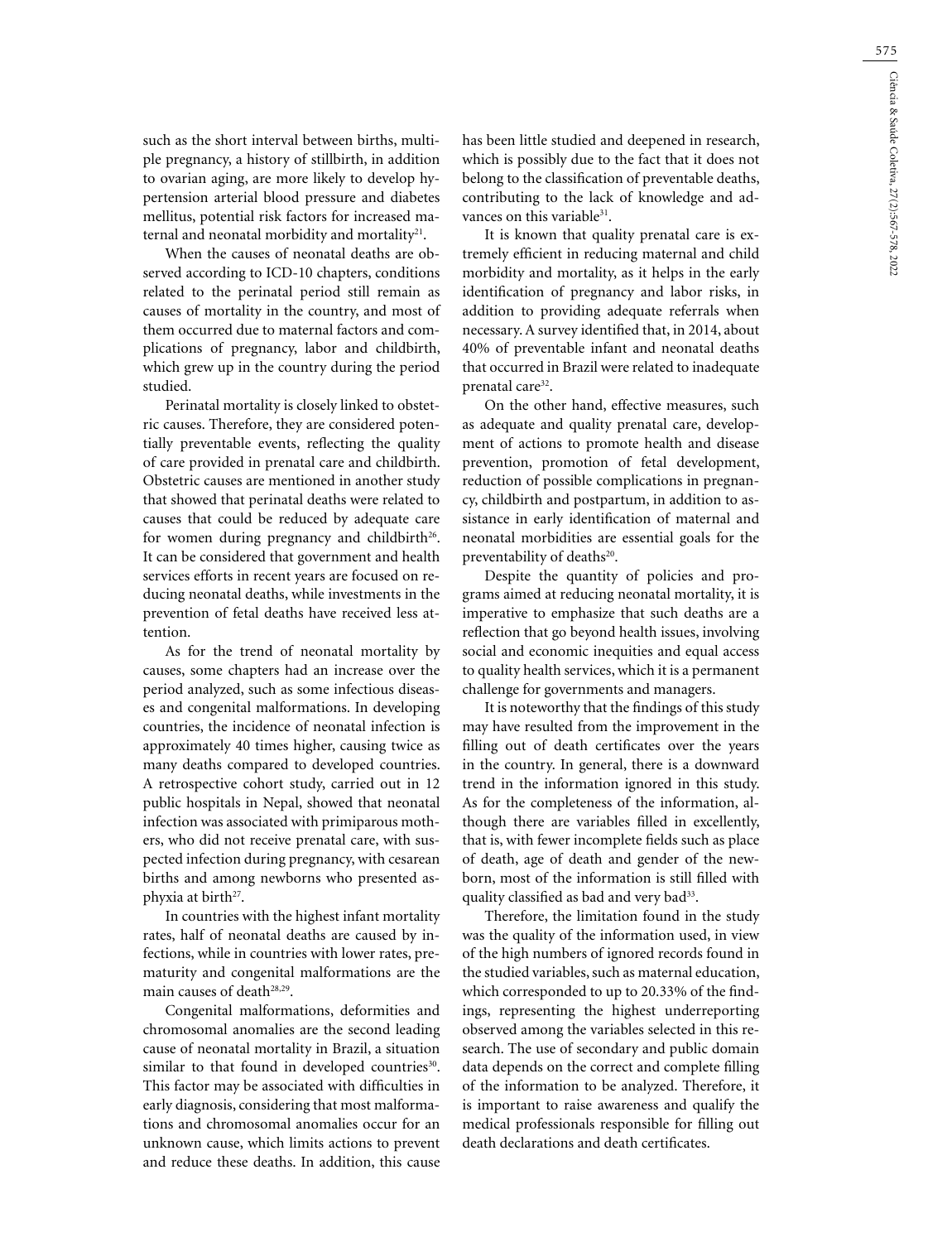It is concluded that, between 2007 and 2017, there was a decline in the neonatal mortality rate in Brazil, with early mortality being the one with the greatest reduction; however it still remains high when compared to late deaths. The increase of deaths in newborns born to women aged over 30 years and with more than 8 years of schooling is noteworthy, in addition to the growing trend among preterm newborns, newborns with extremely low birth weight, and those born by cesarean delivery. The growth of neonatal deaths caused by congenital malformations, infectious diseases, endocrine, nutritional and metabolic diseases and external causes is noteworthy, as well as of preventable deaths by adequate care for women.

In this research, it appears that, despite the general reduction in neonatal deaths, there is still a need to intensify effective government policies in health and in the economic area to improve the life of the individuals and society as a whole. Neonatal mortality rates are influenced by several factors, such as economic and cultural aspects, and not just a single specific cause. For this reason, improvements must occur in the health sphere, but also in other sectors, contributing in a comprehensive and equitable way to the reduction of neonatal deaths in Brazil, as determined by the principles of the Unified Health System.

### **Collaborations**

The authors contributed to the construction of the manuscript as follows: FBS Bernardino; TM Gonçalves; TID Pereira in the design and planning of the study. FBS Bernardino and JS Xavier in contributing to the drafting. BHBM Freitas contributed to the analysis and interpretation of the results. MAM Gaíva carried out a critical review of the content and writing of the work, in addition to the approval of the final version sent.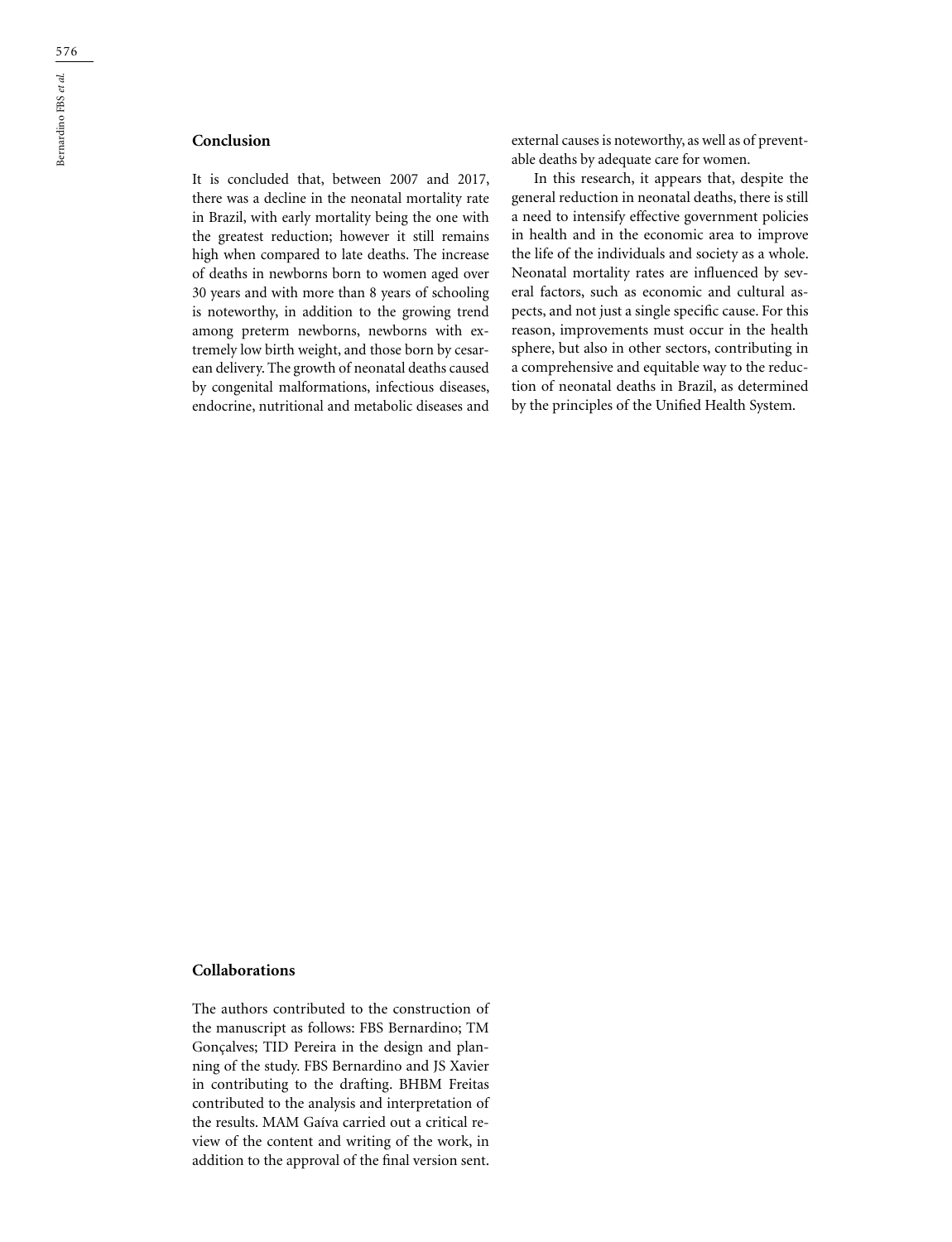## **Funding**

Support for the publication of this article by the Coordenação de Aperfeiçoamento de Pessoal de Nível Superior (CAPES) through the Postgraduate Support Program (PROAP) at the Universidade Federal do Mato Grosso.

### **References**

- 1. Silva EMP, Sanchez METL, Ferreira ALC, Lucena KNC, Oliveira KRV, Santos AAP. Impacto da implantação da Rede Cegonha nos óbitos neonatais. *Rev Enferm UFPE On Line* 2019; 13(5):1317-1326.
- 2. Leal MC, Szwarcwald CL, Almeida PVB, Aquino EML, Barreto ML, Barros F, Victora C. Saúde reprodutiva, materna, neonatal e infantil nos 30 anos do Sistema Único de Saúde (SUS). *Cien Saude Colet* 2018; 23(6):1915-1928.
- 3. World Health Organization (WHO). *Neonatal Mortality Rate*. 2019. [acessado 2019 Dez 20]. Disponível em: https://childmortality.org/?r=site/graph&ID= BRA\_ Brazil, 2019
- 4. Medeiros VAB, Bezerra INS, Mota LM, Monteiro FS. Perfil da mortalidade neonatal em Alagoas no período de 2008 a 2017. *Rev Cienc Plural* 2019; 5(2):16-31.
- 5. Pícoli RP, Cazola LHO, Nascimento DDG. Mortalidade infantil e classificação de sua evitabilidade por cor ou raça em Mato Grosso do Sul. *Cien Saude Colet* 2019; 24(9):3315-3324.
- 6. Areco KCN, Konstantyner T, Taddei JAAC. Tendência secular da mortalidade infantil, componentes etários e evitabilidade no Estado de São Paulo – 1996 a 2012. *Rev Paul Pediatr* 2016; 34(3):263-270.
- 7. Yismaw AE, Tarekegn AA. Proportion and factors of death among preterm neonates admitted in University of Gondar comprehensive specialized hospital neonatal intensive care unit, Northwest Ethiopia. *BMC Research Notes* 2018; 11(1):867.
- 8. Lansky S, Friche AAL, Silva AAN, Campos D, Bittencourt SDA, Carvalho ML, Frias PG, Cavalcante RS, Cunha AJLA. Pesquisa Nascer no Brasil: perfil da mortalidade neonatal e avaliação da assistência à gestante e ao recém-nascido. *Cad Saude Publica* 2014; 30(Supl. 1):S192-S207.
- 9. Brasil. Ministério da Saúde (MS). *Ações e programas*. 2018. [acessado 2020 Fev 18]. Disponível em: http:// saúde.gov.br/acoes-e-programas
- 10. Brasil. Ministério da Saúde (MS). *Política nacional de atenção integral à saúde da mulher: princípios e diretrizes*. 2004. [acessado 2020 Set 25]. Disponível em: http://bvsms.saude.gov.br/bvs/publicacoes/politica\_ nac\_atencao\_mulher.pdf
- 11. Gonçalves AC, Costa MC, Barreto FR, Paim JS, Nascimento EMR, Paixão ES, Mota ELA. Tendência da mortalidade neonatal na cidade de Salvador (Bahia -Brasil), 1996-2012. *Revista Brasileira de Saúde Materno Infantil* 2015; 15(3):337-347.
- 12. Antunes JLF, Cardoso MRA. Uso da análise de séries temporais em estudos epidemiológicos. *Epidemiol Serv Saude* 2015; 24(3):565-576.
- 13. Malta DC, Saltarelli RMF, Prado RR, Monteiro RA, Almeida MF. Mortes evitáveis no Sistema Único de Saúde na população brasileira, entre 5 e 69 anos, 2000-2013. *Rev Bras Epidemiol* 2018; 21:e180008.
- 14. Datasus. *Estatísticas vitais*. Brasília, DF. 2007-2017. [acessado 2019 Dez 20]. Disponível em: http://www. datasus.gov.br/tabnet.
- 15. Ramalho AA, Andrade AM, Martins FA, Koifman RJ. Tendência da mortalidade infantil no município de Rio Branco, AC, 1999 a 2015. *Rev Saude Publica* 2018; 52:33.